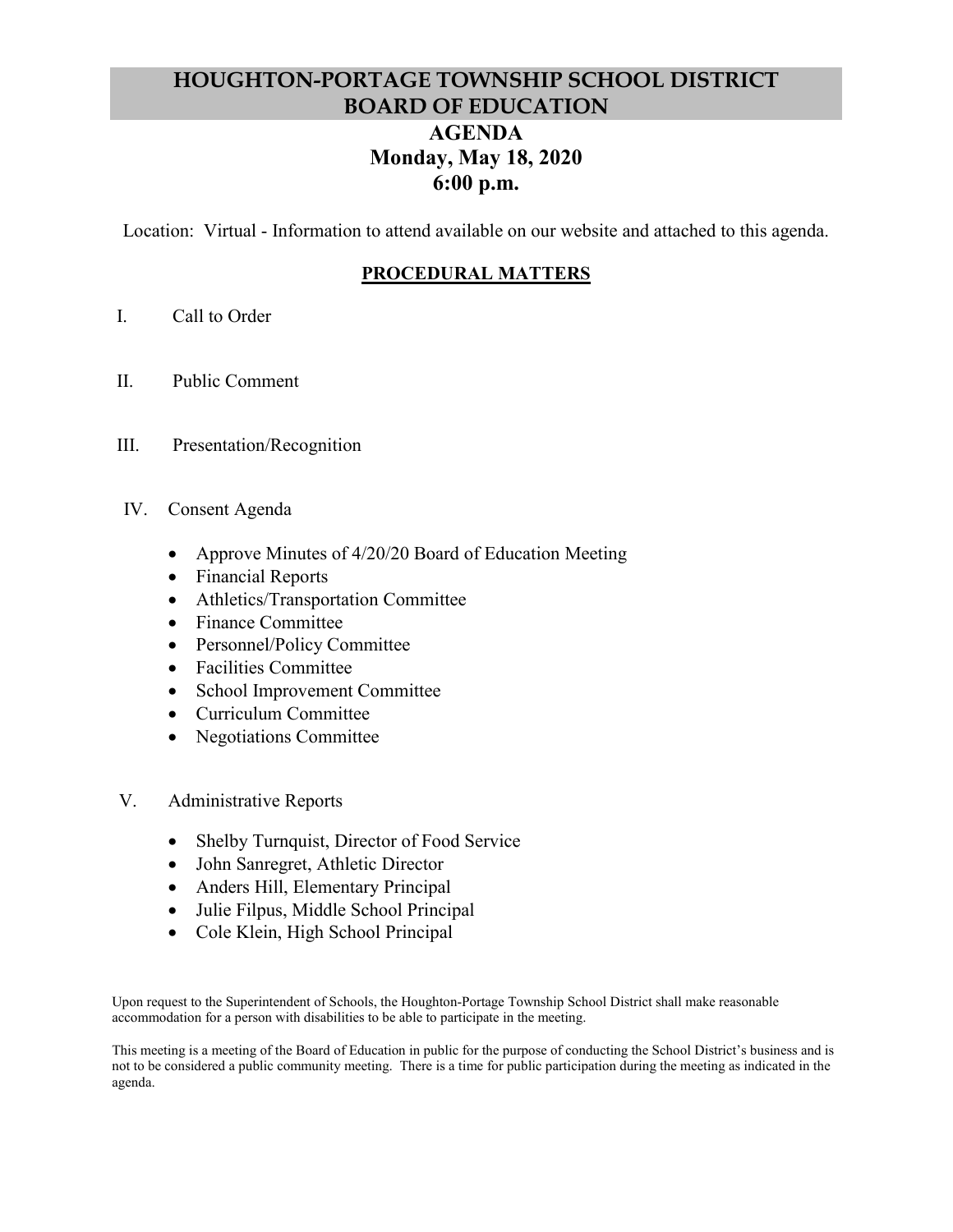## VI. MASB, MASA & CCASB Reports

- VII. Discussion Items
	- 1. 2020-21 HPTS Budget

#### VIII. Action Items

- 1. Resolution to Approve CCISD's 2020-21 Proposed Budget
- 2. Resolution to Hold Public Hearing 2020-21 Budget June 8, 2020 at 5:45 p.m.
- IX. Executive Session Negotiations
- X. Adjournment

Upon request to the Superintendent of Schools, the Houghton-Portage Township School District shall make reasonable accommodation for a person with disabilities to be able to participate in the meeting.

This meeting is a meeting of the Board of Education in public for the purpose of conducting the School District's business and is not to be considered a public community meeting. There is a time for public participation during the meeting as indicated in the agenda.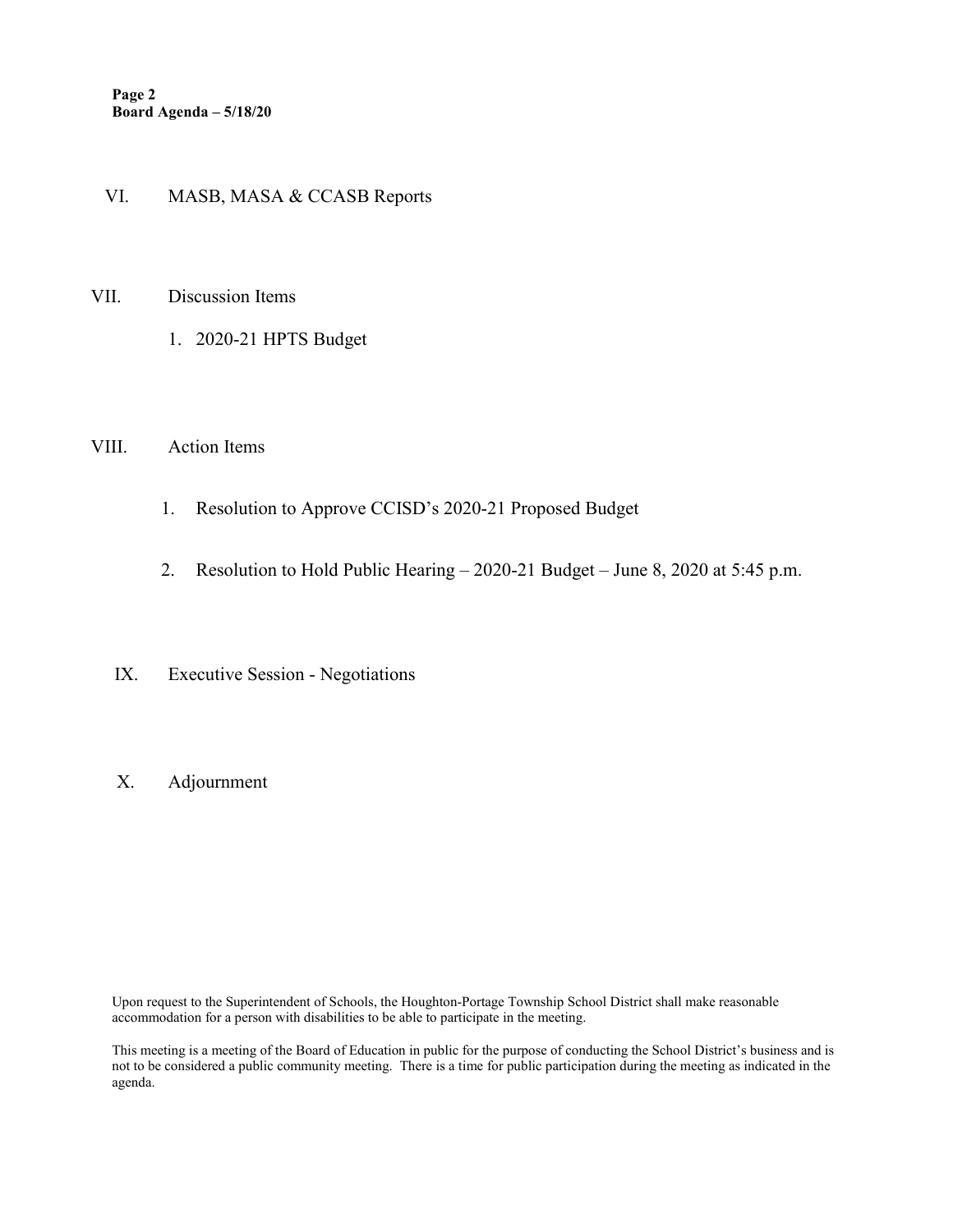# **DISCUSSION ITEMS**

## **1. 2020-21 HPTS Budget**

At the time of the Board meeting, the Superintendent will begin a discussion regarding the 2020-21 budget.

# **ACTION ITEMS**

## **1. Resolution to Approve CCISD's 2020-21 Proposed Budget**

At the time of the Board meeting, the Board President will ask that the Board adopt a resolution to approve the CCISD's 2020-21 proposed budget. The budget information is included in your packet. This is done every year at this time.

## **2. Resolution to Hold Public Hearing – 2020-21 Budget – June 8, 2020 at 5:45 p.m.**

Each year the Board must approve a resolution, indicating that we will have a special meeting for the purpose of allowing public comment concerning the 2020-21 proposed operating budget. The resolution states, in part, that a public hearing will be held on Monday, June 8, 2020, at 5:45 p.m. to review our annual budget. The general operating budget is scheduled to be adopted by the Board at its regular Board meeting on June 8th, which is immediately following the budget hearing.

Upon request to the Superintendent of Schools, the Houghton-Portage Township School District shall make reasonable accommodation for a person with disabilities to be able to participate in the meeting.

This meeting is a meeting of the Board of Education in public for the purpose of conducting the School District's business and is not to be considered a public community meeting. There is a time for public participation during the meeting as indicated in the agenda.